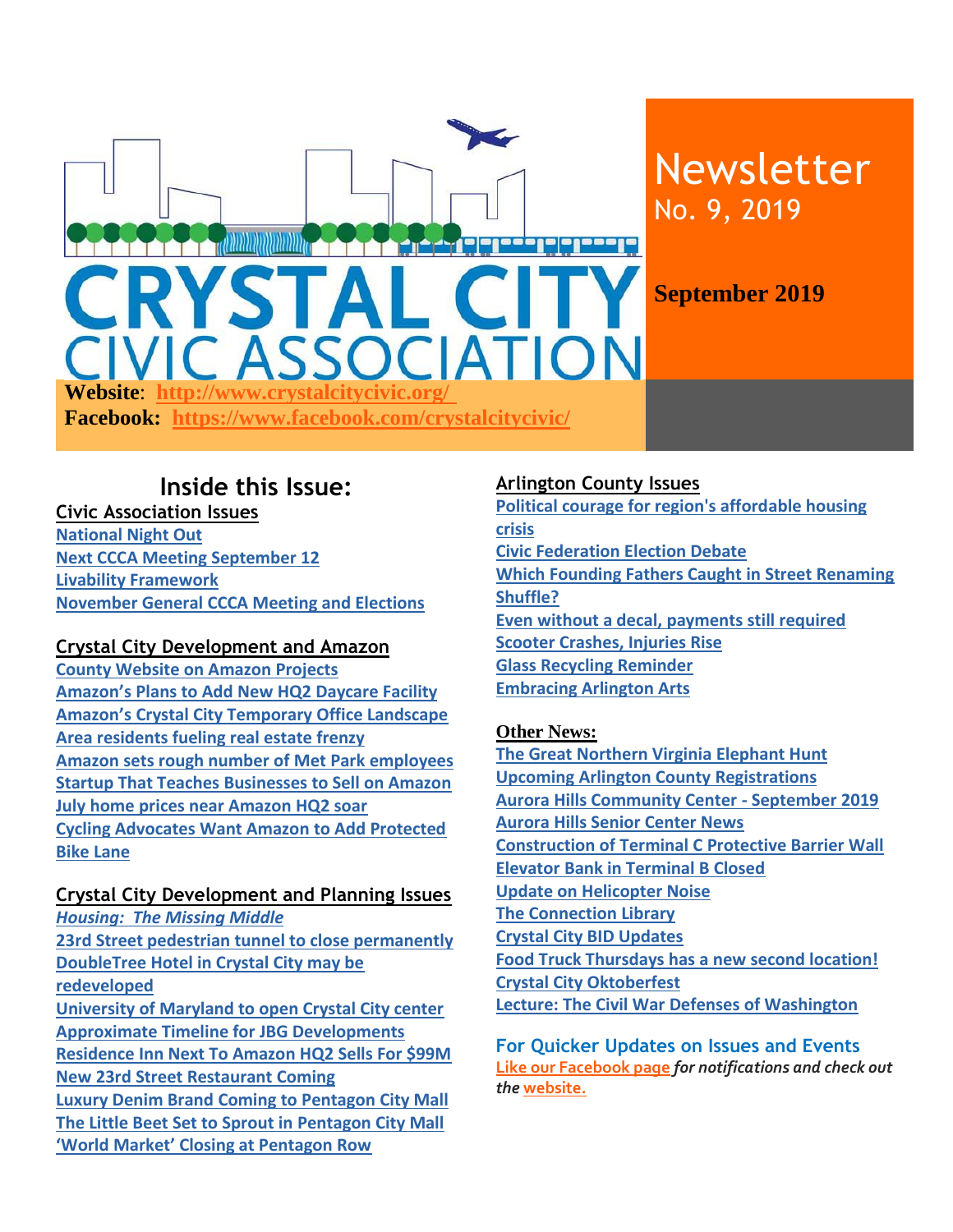# Civic Association Issues

#### <span id="page-1-0"></span>*National Night Out*

*We had a fun time at our first-ever National Night Out on August 6 in the Water Park. As an experiment, we partnered with the Crystal City BID to* 



*invite vendors to come hand out information, raffle tickets, and gift certificates. The Connection Library brought books and games and talked to* 

*lots of kids and adults. McCormick & Schimick's shrimp were "to die for" but they ran out by 7 pm. The Fire Department brought two trucks and the County Police stationed one of their Sober vehicles right in front of the park. It was a fun nght, but if we do it again, we might move it to a Friday night during the BID's wine event. Let us know if you have any thoughts on the NNO experiment: [board@crystalcitycivic.org.](mailto:board@crystalcitycivic.org)* 

#### *Next CCCA Meeting September 12*

*Arlington County Board Chair Christian Dorsey and Vice Chair Libby Garvey will come for a conversation on "Livability in Crystal City" with the CCCA at our September 12 meeting from 7-9 pm. This will be in the middle of a lot of development issues, including Amazon's plans for HQ2. Mark your calendars as this will be a great opportunity to hear from our Board members, ask your questions, and have a conversation on the new "Livability Framework."* 

#### *Venue: 1805 Crystal Drive, Crystal Park Condominium community room.*

#### *Livability Framework*

*Recognizing that the pace of development in the 22202 area is expected to surge from mid-2019 onwards, and that recent community forums have shown that livability is a primary concern in our neighborhoods, the leadership of Crystal City, Aurora Highlands and Arlington Ridge Civic Associations coordinated to develop a "Livability Framework"* 

*[\(click here to download\).](http://crystalcitycivic.org/22202-livability-framework%206.23.19.pdf) This document articulates a vision for an integrated, holistic approach to achieving a highly livable community across our diverse neighborhoods and defines a set of livability themes and specific elements. The goal is to encourage a collaborative engagement among residents, the County, developers, property owners and businesses and other organizations to develop and implement an integrated holistic approach to achieving livability across our community. It's a "living document" and we welcome feedback to our email address: [board@crystalcitycivic.org.](mailto:board@crystalcitycivic.org) We are currently summarizing a list of "asks" on community benefits. This will be a topic of conversation at our September 12 meeting with two County Board members and at a series of planned meetings after that (e.g., housing, parks).* 

#### <span id="page-1-2"></span>**November General CCCA Meeting and Elections**

*We are considering organizing our November meeting around development updates for Crystal City. In addition, we will have elections for three offices: President, Secretary, Membership Liaison. The date is likely to be the week of November 18.*

## Amazon in Crystal City

#### <span id="page-1-3"></span>**County Website on Amazon Projects**

Remember that the County has a one-stop website for basic information on Amazon and its new HQ2 plans. **[Click here](https://www.arlingtonva.us/amazon/)**

#### <span id="page-1-4"></span><span id="page-1-1"></span>**Amazon sets the rough number of employees slated for Met Park**

The two towers will house roughly 12,540 employees between them, Brian Earle, a principal at ZGF Architects LLP, said during Arlington's latest site plan review committee meeting. That does not include the retail workers on the ground floor, only HQ2 employees. It means that Met Park's 2.08 million square feet of office will house roughly half of the 25,000 Amazon (NASDAQ: AMZN) employees expected to be hired over the next decade, providing about 167 square feet per employee. The company's other development site, the 10-acre PenPlace, is expected to be a similar square footage. It is possible the Seattle-based company could ultimately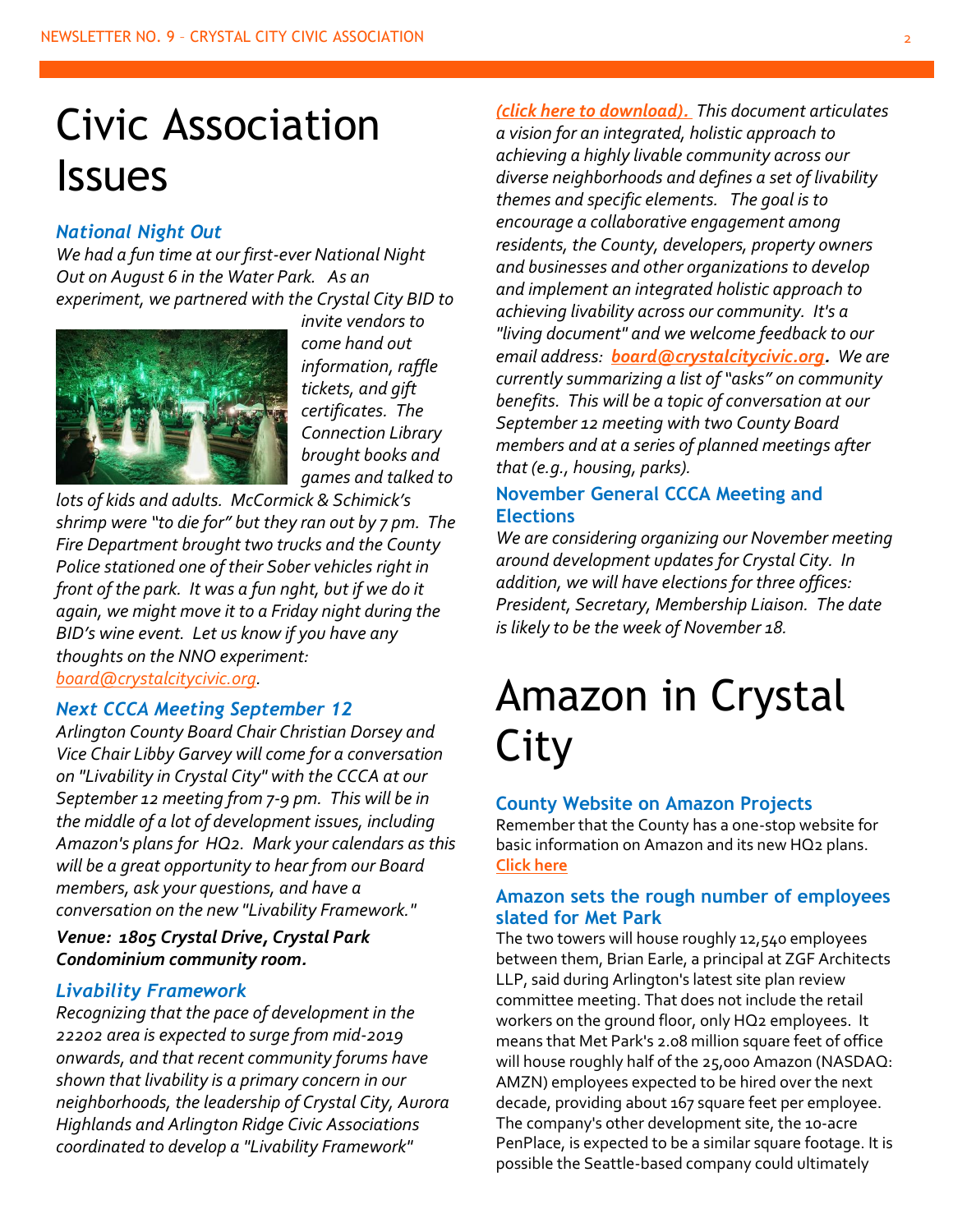expand to some 6 million square feet, but Amazon has made no promises to do so. **[Read more here.](https://www.bizjournals.com/washington/news/2019/07/31/amazon-sets-the-rough-number-of-employees-slated.html?ana=e_wash_bn_breakingnews&j=89791911&t=&mkt_tok=eyJpIjoiWWprM1lqaGxZakl5TldWayIsInQiOiJiaVVqdVB1RFlnYnVjT2tqTnRsN0xNbFpTazJ1NXcyMW1FNStUVW1XYlVjMDlRa1wvXC9yYTVHUHNxSEZCMDFXcTdKQlpnTUVYWjV3cE1nc2pUYkIwVmF0dnJKNW9xZHQ3bVJMTEhYU1VkcWhnd215N0NEUThLNmYrNWl4V3pEbThrIn0%3D)**

#### **Amazon's Temporary Office Landscape in Crystal City Taking Shape**

The landscape of Crystal City is being reshaped as office buildings are built or renovated ahead of Amazon's arrival. Over the stretch of a few blocks in Crystal City, several buildings either currently built or to-beconstructed have been highlighted by real estate company JBG Smith as temporary Amazon workspaces. The demolition at 1900 Crystal Drive is planned for two stories of apartments however. **[Read more here.](https://www.arlnow.com/2019/08/09/amazons-temporary-office-landscape-in-crystal-city-taking-shape/?mc_cid=11794a6084&mc_eid=e22d65c5c2)**

#### <span id="page-2-1"></span>**Area residents, not Amazon newcomers, are fueling Northern Virginia real estate frenzy, agents say**

The first Amazon employees have barely arrived in Northern Virginia, but the housing market close to the company's new headquarters in Arlington County is behaving as if all 25,000 workers are moving in next week, real estate agents and analysts say. The latest evidence that the impending arrival of Amazon's second North American headquarters has ignited a real estate frenzy came last week when the real estate brokerage Redfin calculated that the two housing markets bracketing Crystal City, the new home for Amazon's multiple -offices, are the most competitive housing markets in the nation. "These [buyers] are speculators or folks who just want to live in Arlington and Alexandria," she said, negating the notion that they are early tech workers. "The Amazon announcement put them in a tailspin. They are probably renting and intended to buy in 2021 or so, but they said, 'I've got to accelerate this.' Then you have the opposite [instinct] with the sellers." **[Read more here.](https://www.washingtonpost.com/local/area-residents-not-amazon-newcomers-are-fueling-northern-virginia-real-estate-frenzy-agents-say/2019/08/26/a4cbff34-c514-11e9-9986-1fb3e4397be4_story.html?wpisrc=nl_buzz&wpmm=1)**

#### <span id="page-2-0"></span>**Inside Amazon's Plans to Add a New Daycare Facility to HQ2**

As Amazon continues to hire for its HQ2, the company is



also working through plans to include a new daycare facility inside its planned permanent office campus in Pentagon City. The 12,000 square-foot child care center would be located on the ground floor and face the interior public plaza. A spokesperson for Amazon told ARLnow that the proposed daycare would be operated by a third party company. **[Read more here.](https://www.arlnow.com/2019/08/06/inside-amazons-plans-to-add-a-new-daycare-facility-to-hq2/?mc_cid=6ae93946f9&mc_eid=e22d65c5c2)**

#### **Startup That Teaches Businesses to Sell on Amazon Moves Closer to HQ2**

Most people using Amazon won't browse past the first page of listings for any given search or category. That's where newly-Arlington-based startup Amify comes in. Amify doesn't sell products. Rather, the company works with other brands to help them drive sales and maximize their revenue on Amazon. Now with Amazon setting up its new HQ2 in Arlington, Amify has uprooted from its Alexandria headquarters and **[relocated](https://www.businesswire.com/news/home/20190806005026/en/Amazon-E-commerce-Service-Provider-Amify-Moves-Crystal)** closer to Crystal City to the company it is intrinsically tied to. **[Read more](https://www.arlnow.com/2019/08/12/startup-that-teaches-businesses-to-sell-on-amazon-moves-closer-to-hq2/?mc_cid=417eaba8bb&mc_eid=e22d65c5c2)  [here.](https://www.arlnow.com/2019/08/12/startup-that-teaches-businesses-to-sell-on-amazon-moves-closer-to-hq2/?mc_cid=417eaba8bb&mc_eid=e22d65c5c2)**

#### <span id="page-2-2"></span>**Housing Index: July home prices near Amazon HQ2 soar to highest levels in a decade**

The median sale prices for all home types in the 22202 ZIP code, where Amazon is building and staffing up HQ2, was \$995,000 in July — the highest for any month in a decade — according to data provided by MarketStats by ShowingTime based on listing activity from Bright MLS. It's a 72% jump from June, when median sales were at \$615,000, and a 25% year-overyear increase. Part of the reason for that bump in prices is that owners are holding onto their homes for longer in hopes of scoring a big sale. That means that any home that does make it into the market is sold at a premium, said Chris Finnegan, vice president of marketing and communications for Bright MLS. **[Read more here.](https://www.bizjournals.com/washington/news/2019/08/13/housing-index-july-home-prices-near-amazon-hq2.html?iana=hpmvp_wash_news_headline?ana=e_wash_bn_breakingnews&j=89791911&t=&mkt_tok=eyJpIjoiWWprM1lqaGxZakl5TldWayIsInQiOiJiaVVqdVB1RFlnYnVjT2tqTnRsN0xNbFpTazJ1NXcyMW1FNStUVW1XYlVjMDlRa1wvXC9yYTVHUHNxSEZCMDFXcTdKQlpnTUVYWjV3cE1nc2pUYkIwVmF0dnJKNW9xZHQ3bVJMTEhYU1VkcWhnd215N0NEUThLNmYrNWl4V3pEbThrIn0%3D)**

#### <span id="page-2-3"></span>**Cycling Advocates Want Amazon to Add Protected Bike Lane Outside HQ2**

Advocacy group Sustainable Mobility for Arlington County wants Amazon pay for the new protected bike lane in exchange for added density for the two office



towers the company is planning for the Metropolitan Park site along S. Eads Street. The group is asking the county to consider the request as part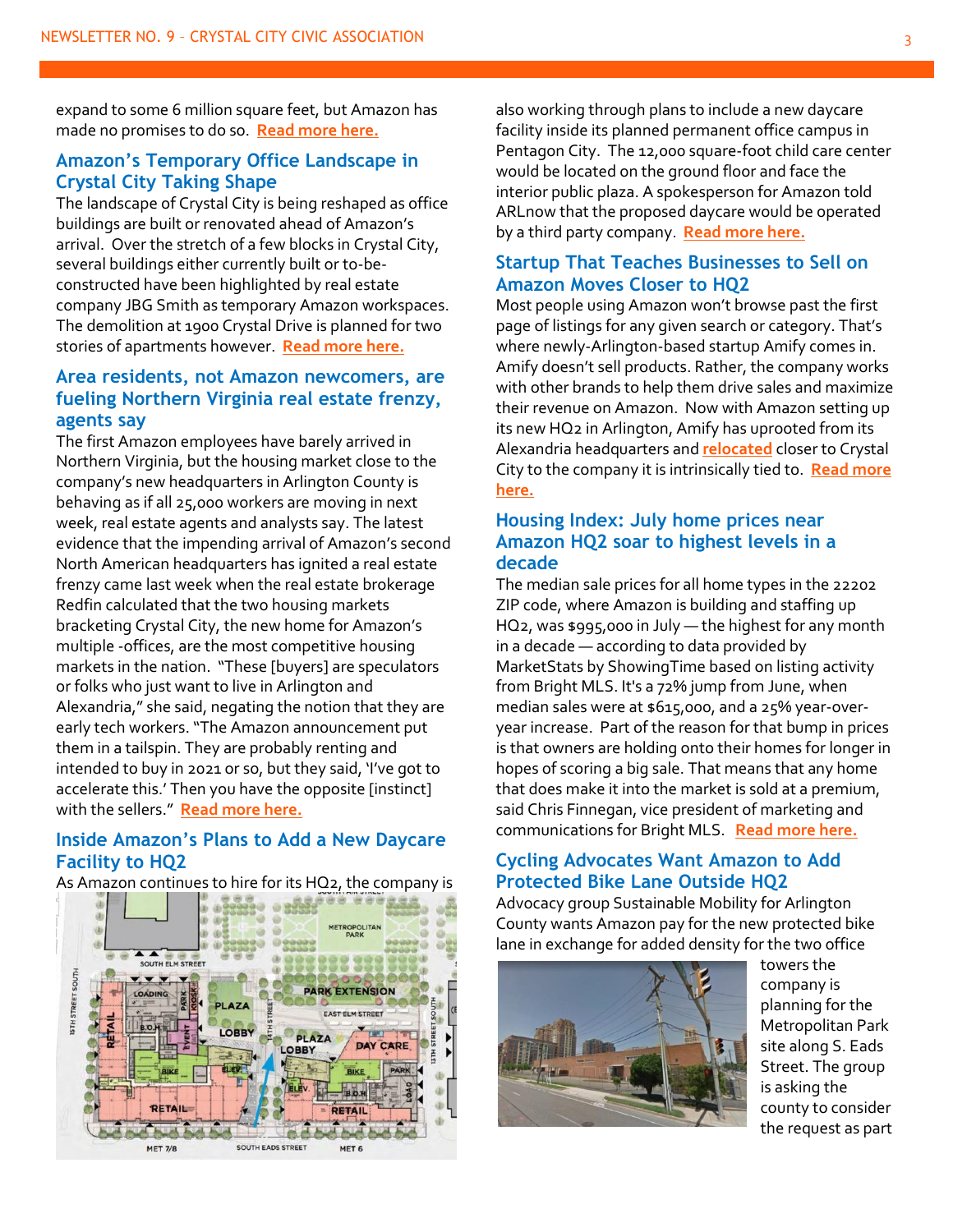of the site plan process for this first phase of HQ2. **[Read](https://www.arlnow.com/2019/08/13/cycling-advocates-want-amazon-to-add-protected-bike-lane-outside-hq2/?mc_cid=00c0e8fa1f&mc_eid=e22d65c5c2)  [more here.](https://www.arlnow.com/2019/08/13/cycling-advocates-want-amazon-to-add-protected-bike-lane-outside-hq2/?mc_cid=00c0e8fa1f&mc_eid=e22d65c5c2)**

# Crystal City in Development

#### <span id="page-3-0"></span>*Housing: The Missing Middle*

*On August 15th, CCCA attended the Washington Business Journal's Real Estate Dealmakers: The Missing Middle event hosted at JBG Smith's Crystal City Marketing Center. The panel, which included real estate developers, a policy reseacher, and an impact investor, focused on the challenge of the limited supply of rental and ownership housing options in Arlington and the surrounding region, which will continue to be pressured with the arrival of Amazon HQ2. While housing issues affect the entire spectrum of low and moderate income residents, the event focused on "middle income housing," which generally refers to households making between 80-120% of area median income, translating to \$65,000 (for a single-person household) to \$140,000 (for a four-person household) in Arlington, according to Arlington County.*

*Barriers to creating new housing to meet demand highlighted by the panelists included zoning barriers that limit increases of density is relatively developed Arlington, increased construction costs, and uncertainty with approval processes. Solutions discussed include increasing zoning allowances for larger, taller apartment buildings, encouraging the development of duplexes/tri-plexes/multiplexes in single-family residential neighborhoods, building on any existing vacant land or parking surfaces, and renovations of older buildings. While the event focused on middle-income housing, panelists also mentioned the critical importance of public dollars, such as Arlington's Affordable Housing Investment Fund, to help subsidize the preservation and construction of housing for lowerincome, disadvantaged residents.*

#### <span id="page-3-1"></span>**23rd Street pedestrian tunnel to close permanently**

Like it or hate it, it's going away. The 23rd Street tunnel is scheduled to close permanently on **Tuesday, Sept. 3.**



The Virginia Department of Transportation will mobilize its contractor to begin deconstruction of the tunnel's aboveground structures.

During demolition, there will be temporary lane closures and sidewalk closures on westbound 23rd Street South and southbound Route 1.

The 2010 Crystal City Sector Plan envisioned the tunnel's removal to facilitate major street improvements in the area, including the reconfiguration of the intersection of 23rd Street at Route 1. In July the County Board approved a resolution asking the state for the tunnel's closure. **[See the project page.](https://projects.arlingtonva.us/projects/23rd-street-south-realignment/)**

#### <span id="page-3-2"></span>**In Amazon's shadow, DoubleTree Hotel in Crystal City may be redeveloped**

The owner of the DoubleTree by Hilton in Crystal City is gearing up for a play to capitalize on the 627-room hotel's proximity to Amazon.com Inc.'s second headquarters. Tom Baltimore, CEO of the hotel's owner, Park Hotels & Resorts (NYSE: PK), told analysts on its second-quarter earnings call Thursday that the hotel is one of several the company is evaluating as possible redevelopment opportunities. **[Read more here.](https://www.bizjournals.com/washington/news/2019/08/01/in-amazon-s-shadow-doubletree-hotel-in-crystal.html?ana=e_ae_set1&j=89725231&mkt_tok=eyJpIjoiWm1Wa1lUTTBObUUzTkRNMyIsInQiOiJCQWp3N202QjUrNUFZZXhPWUpjMnZWMDJZZHdmb1wvZjBUN2FERjZDcjhFXC9jZk0wMDRNQ2kyQkJNTVMyQm1jb2piTVVtYkJwZVdQVlkxa282dUQreWFjQU1CUEE0VjF6VERhNEdRRG5XTjhGMzFHb2hLNGxEalozSzhNMW11Uk1mIn0%3D)**

#### **University of Maryland to open Crystal City center**

The University of Maryland has reached a deal to plant its flag in Crystal City, opening the door to potential collaborations with Amazon as it establishes its second headquarters in the area. The state's flagship university plans to open a Discovery Center at 241 18th St. South, the same building where JBG Smith Properties has established a National Landing marketing center and where Amazon also plans to lease space. UMd. will lease its 8,000 square feet from JBG Smith, and it hopes to offer programming by fall 2020 if not sooner. The Discovery Center will host symposia, lectures and other events on topics including cybersecurity, engineering and human-computer interaction. The university is exploring whether to hold classes there as well, but that would require approval from the State Council of Higher Education for Virginia, a step Ulman said UMd. has not yet decided to take. Its University of Maryland University College is certified to operate at the Quantico Corporate Center in Stafford. **[Read more here.](https://www.bizjournals.com/washington/news/2019/08/21/university-of-maryland-to-open-crystal-city-center.html?ana=e_wash_bn_breakingnews&j=89836141&t=&mkt_tok=eyJpIjoiTURneVpXUTBOR05tWkRVeiIsInQiOiJPYTdMMjg3ejFNQWlcL2JQaXFaOHdGQzdyTHZnMUhaUnp2UmZQV0p5ZWNia0RvXC9SSk5FOEFUMVBHVVwvRGdrNzVUdlAxdTdObnpLRGpOR3A5RjF3aW9NZ3V6aDhLeVFEVjZaUFp2VjJVQVdlSVdUTmorR2FwaWhtT3QyYmsxTWVvYyJ9) [And a Prince](https://pgs.thesentinel.com/2019/08/28/umd-discovery-center-will-provide-opportunities-for-innovation/)  [Georges Sentinel article here.](https://pgs.thesentinel.com/2019/08/28/umd-discovery-center-will-provide-opportunities-for-innovation/)**

#### **Approximate Timeline for JBG Developments**

JBG Smith is working on development of 9 buildings in Crystal City and Pentagon City, and 7 of them are residential buildings. 1770 Crystal Drive is under construction. 1800 S. Bell Street is currently completing renovation to be occupied for several years by Amazon and will eventually be redeveloped in the future. PenPlace is yet to be determined.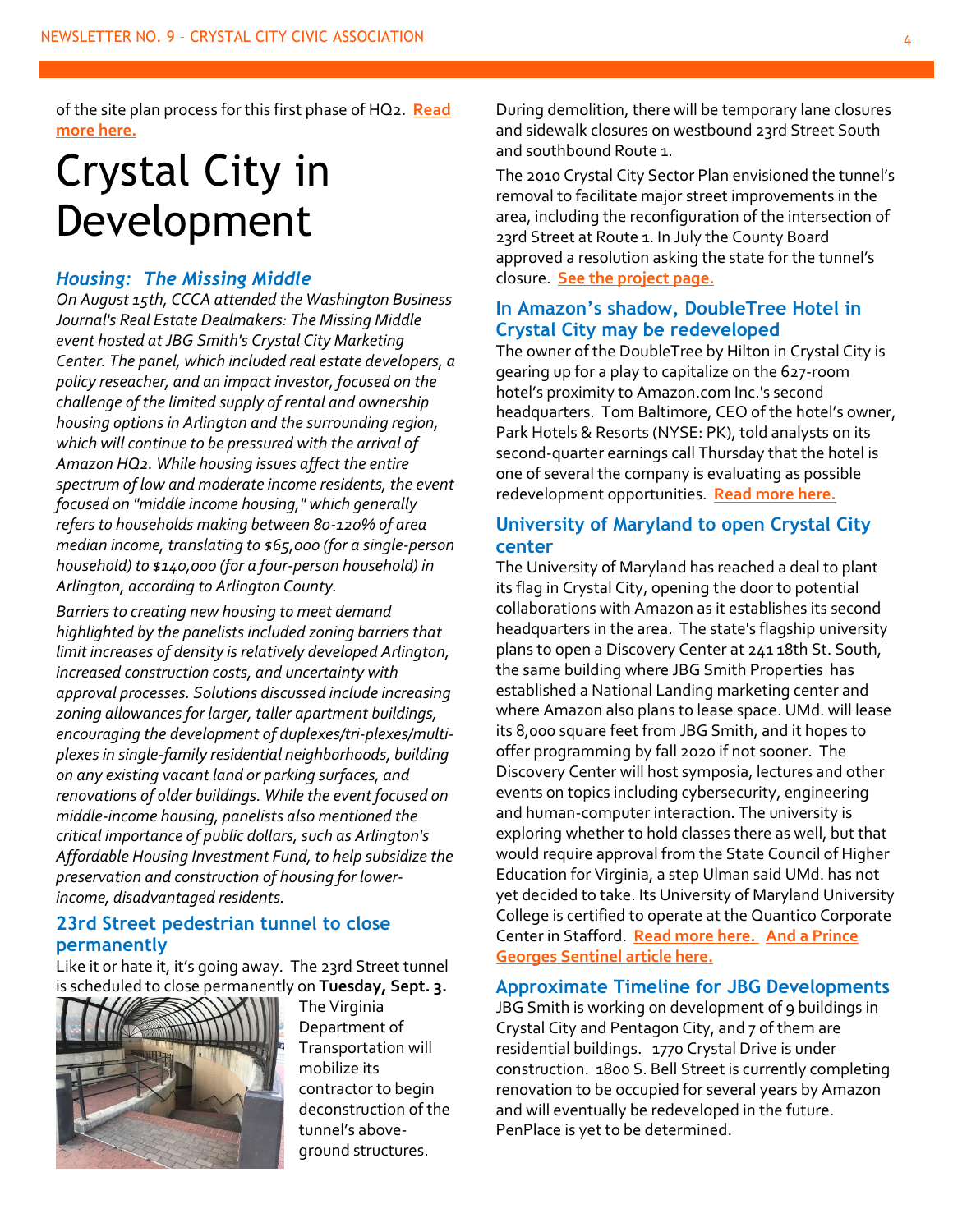Several site plans have already been submitted to the County, are either in the SPRC process (Met Park and 1900 Crystal Drive) or awaiting scheduling, or expected during late 2019 or early 2020:

- 2001 Richmond Highway
- 2525 Crystal Drive
- 223 23rd Street/2300 Crystal
- 101 12th Street.

Timing for the SPRC process depends on the County, and just about every night until the end of the year is being scheduled for reviews. But JBG hopes to receive County approval for all of the new site plans by the middle of 2020. If so, then construction might start on at least three of the projects in 2020 with the other residential buildings to follow in 2021, while the two office buildings need a tenant to start.

#### <span id="page-4-0"></span>**Residence Inn Next To Amazon HQ2 Sells For \$99M**

Host Hotels & Resorts sold the Residence Inn Arlington Pentagon City, a 299-room high-rise property at 550 Army Navy Drive, for \$99.1M in a deal that closed July 1, according to Arlington County property records. Host Hotels' D.C.-area portfolio includes the The Ritz-Carlton in Tysons, the JW Marriott, Grand Hyatt Washington and The Westin Georgetown in the District. Its nine-property D.C.-area portfolio brought in \$252.3M in revenue for the year ending June 30, according to its most recent earnings report.

Property owners in Pentagon City and Crystal City have been cashing in on their investments over the last year, since Amazon announced the area was the winner of the HQ2 sweepstakes. Starwood Capital Group acquired an office building close to Amazon's initial leased space in Crystal City for \$123M. **[Read more here.](https://www.bisnow.com/washington-dc/news/hotel/host-hotels-amazon-hq2-residence-inn-marriott-arlington-100306?utm_source=outbound_pub_67&utm_campaign=outbound_issue_31282&utm_content=link_text&utm_medium=email)**

#### <span id="page-4-1"></span>**New 23rd Street Restaurant Coming**

McNamara's Pub and Restaurant will reportedly open in October on the corner of 23rd and S. Eads Street in the place that was only briefly held by Fiona's.

#### <span id="page-4-2"></span>**'Luxury Denim Brand' Coming to Pentagon City Mall**

Hot on the heels of UNTUCKit's Pentagon City opening, fellow trendy clothing store and caps-lock enthusiast G-Star RAW is set to open a location this fall. The "ecofriendly, luxury denim brand," as a press release describes it, is expected to open in August next to the Victoria's Secret on the first level of the Fashion Centre at Pentagon City. **[Read more here.](https://www.arlnow.com/2019/08/09/luxury-denim-brand-coming-to-pentagon-city-mall/?mc_cid=11794a6084&mc_eid=e22d65c5c2)**

#### <span id="page-4-3"></span>**The Little Beet Set to Sprout into Pentagon City Mall Next Month**

The Little Beet, a veggie-focused eatery, is scheduled to open in the Fashion Centre at Pentagon City. Diners can find The Little Beet underneath the escalators on the food court level, next to the Auntie Anne's Pretzels. A listing on the mall's website said the eatery is expected to open on Sunday, Sept. 15. **[Read more here.](https://www.arlnow.com/2019/08/15/the-little-beet-set-to-sprout-into-pentagon-city-mall-next-month/?mc_cid=9c00ccf963&mc_eid=e22d65c5c2)**

#### <span id="page-4-4"></span>**World Market Closing at Pentagon Row With Big Sale**

Cost Plus World Market (1301 S. Joyce Street) in Pentagon Row is closing, so if you need imported beer, woven baskets, Italian coffee flavoring or Stranger Things lollipops, get them while they last. The store is scheduled to close by **Sept. 27**, according to a store employee, though he noted that if they sell out of most of their inventory before then they'll likely shutter early. **[Read more here.](https://www.arlnow.com/2019/08/06/world-market-closing-in-pentagon-row-with-big-sale/?mc_cid=6ae93946f9&mc_eid=e22d65c5c2)**

## Arlington County Issues

#### <span id="page-4-5"></span>**N. Va. leaders say more political courage is necessary to solve the region's affordable housing crisis**

Most researchers, advocates and developers agree Greater Washington's housing affordability crunch has been driven primarily by a lack of supply, a diagnosis that officials from Alexandria, Arlington, Fairfax, Loudoun and Prince William say they accept. And at a summit convened by the region's chambers of commerce August 26, leaders from each jurisdiction conceded that they've too often allowed political concerns to slow the construction of new homes. **[Read](https://www.bizjournals.com/washington/news/2019/08/26/n-va-leaders-say-more-political-courage-is.html?ana=e_ae_set1&j=89868411&t=Afternoon&mkt_tok=eyJpIjoiTVRVMFpEUmlZekEyTlRnNCIsInQiOiIwM1MrVmpvdHlcL0M3SkRKQllqa0dmUktRTWYyZ0d2T3hoTzJKZmVmQnN2RHhGNTdWWjNHK1pTQTVrRjVHUHFyWVhucDhWcFdpTFwvSGR1Q0s5aE04XC81alp0ZktWR0hwTGZzTnY2VWxzNTZ1ZDAyc293YktRalhmbklBRVd5cTRTQSJ9)  [more here.](https://www.bizjournals.com/washington/news/2019/08/26/n-va-leaders-say-more-political-courage-is.html?ana=e_ae_set1&j=89868411&t=Afternoon&mkt_tok=eyJpIjoiTVRVMFpEUmlZekEyTlRnNCIsInQiOiIwM1MrVmpvdHlcL0M3SkRKQllqa0dmUktRTWYyZ0d2T3hoTzJKZmVmQnN2RHhGNTdWWjNHK1pTQTVrRjVHUHFyWVhucDhWcFdpTFwvSGR1Q0s5aE04XC81alp0ZktWR0hwTGZzTnY2VWxzNTZ1ZDAyc293YktRalhmbklBRVd5cTRTQSJ9)**

#### <span id="page-4-6"></span>**[Civic Federation Debate to Kick Off Fall](https://www.arlnow.com/2019/08/20/civic-federation-to-kick-off-election-debate-next-month/)  [Election Season Next Month](https://www.arlnow.com/2019/08/20/civic-federation-to-kick-off-election-debate-next-month/)**

The Arlington County Civic Federation is set to hold its annual candidate forum next month. On Tuesday, September 3, residents will be able to hear the candidates for local office answer questions from the public and make the case for why they should be elected or re-elected. The event is taking place at Virginia Hospital Center's Hazel conference center at 1701 N. George Mason Drive. A reception with the candidates will kick off the evening at 6:30 p.m., following by the forum starting at 7 p.m. Both events are free. **[Read](https://www.arlnow.com/2019/08/20/civic-federation-to-kick-off-election-debate-next-month/?mc_cid=3e8bf6ee51&mc_eid=e22d65c5c2)  [more here.](https://www.arlnow.com/2019/08/20/civic-federation-to-kick-off-election-debate-next-month/?mc_cid=3e8bf6ee51&mc_eid=e22d65c5c2)**

<span id="page-4-7"></span>**Which Founding Fathers Got Bucked in the 1934 Arlington Street Renaming Shuffle?**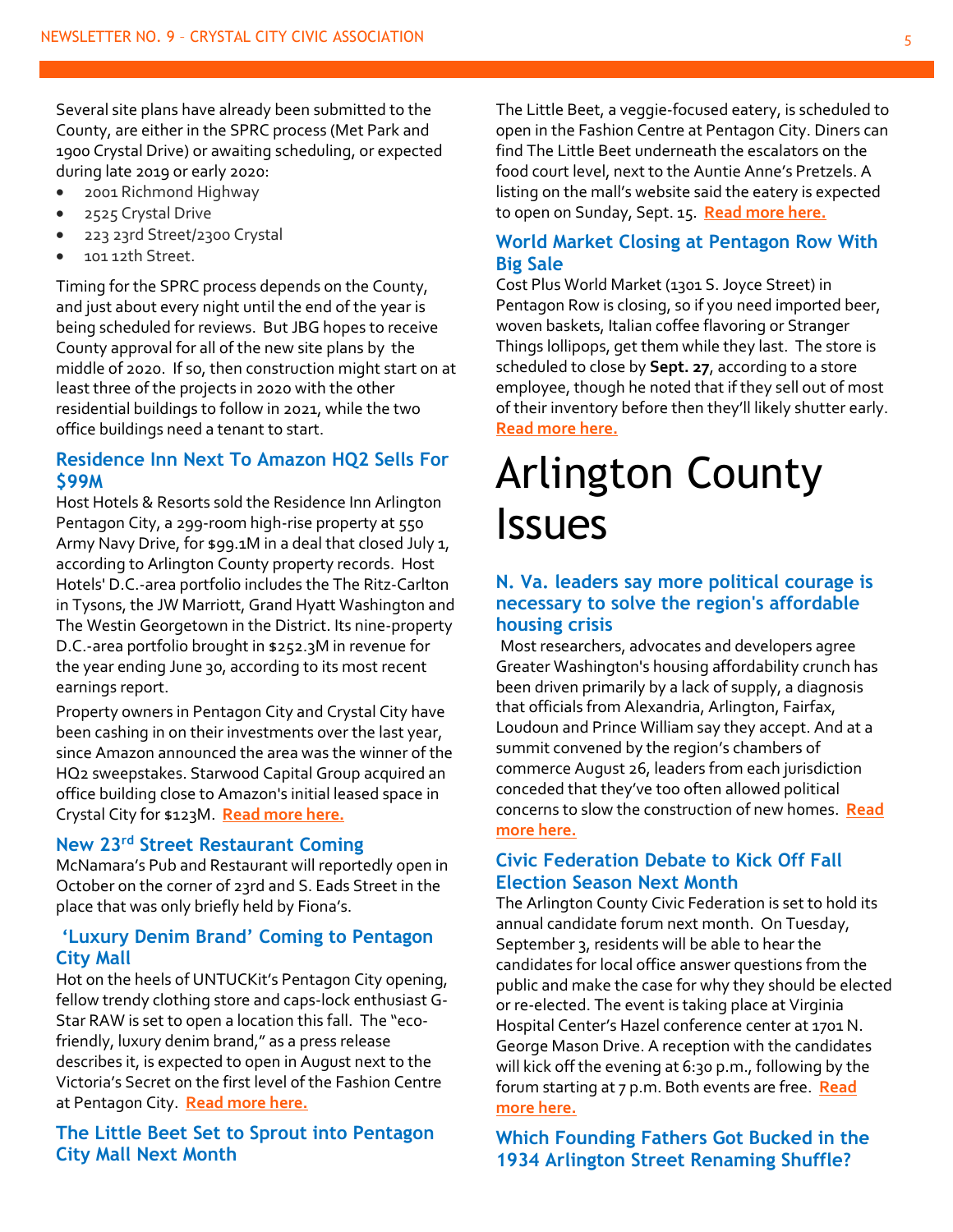Arlington switched over to a more "rational" street naming system in 1934, but documents from the transition give some insight into the names that were lost. Many of the casualties were founding fathers and other Revolutionary War-related vocabulary words. American and French revolutionary leader Marquis de Lafayette had his road stripped and incorporated into 8th Street N. Several of the streets in what is now the Crystal City area were renamed. S. Joyce Street was once Hamilton Street, named after the ten-dollar founding father without a father, Alexander Hamilton. **[Read more here.](https://www.arlnow.com/2019/08/21/which-founding-fathers-got-bucked-in-the-1934-arlington-street-renaming-shuffle/?mc_cid=0449c7b47c&mc_eid=e22d65c5c2)**

#### <span id="page-5-0"></span>**Even without a car-tax bill, some Arlingtonians still will have to pay up**

One-quarter of vehicle owners in Arlington will pay no car tax when bills come due in October. For the owners of more than 37,000 vehicles, the tax bill will be zero, largely because the assessed value is less than \$3,000, on which there is no tax due. As part of the board's fiscal 2020 budget, the requirement was rescinded that county residents display a windshield decal signifying payment of the tax, but board members couldn't bring themselves to part with the actual decal fee (also known as the motor-vehicle license fee). Vehicle owners will have to pay \$33 for each one – which will bring in about \$5 million to county-government coffers. **[Read more here.](https://www.insidenova.com/news/arlington/even-without-a-car-tax-bill-some-arlingtonians-still-will/article_544093b4-c44b-11e9-ba5e-9b70bd4cfd53.html#utm_source=insidenova.com&utm_campaign=%2Fnewsletters%2Finsidenova-top-stories%2F%3F-dc%3D1566489137&utm_medium=email&utm_content=read%20more)**

#### <span id="page-5-1"></span>**County Data Indicates Scooter Crashes, Injuries on the Rise**

New data from Arlington County Police and the Virginia Department of Motor Vehicles (DMV) indicates that the number of crashes and injuries involving e-scooter riders have increased over time statewide, including in Arlington. "There have been 12 total collisions involving an e-scooters," said ACPD spokeswoman Ashley Savage. "Four incidents were reported in 2018 and eight reported in 2019." **[Read more here.](https://www.arlnow.com/2019/08/05/county-data-indicates-scooter-crashes-injuries-on-the-rise/?mc_cid=e6f7d4f27d&mc_eid=e22d65c5c2)**

#### <span id="page-5-2"></span>**Glass Recycling Reminder**

The City of Alexandria, Fairfax County, Arlington County, and Prince William County have announced a new strategic partnership to improve glass recovery and recycling. These jurisdictions have committed to collecting glass via purple glass-only drop-off containers. The glass will then be transported to a Fairfax County processing plant, where it will be recycled into a variety of products." **[Read more here.](https://www.alexandriava.gov/news_display.aspx?id=109384&fbclid=IwAR3wVmWCUPLqGGMITffv0Yg2nCYcBVjiaZAFnKblEhzrfzmewBys7TBlfXs)**

#### <span id="page-5-3"></span>**Embracing Arlington Arts**

Arlington's only non-profit organization advocating for the increased vibrancy and health of the arts in Arlington has launched a 30-minute weekly podcast - "Embracing Arlington Arts Talks". New shows will be published each

Tuesday afternoon with guests representing all facets of the arts and culture scene in the D.C. region. Janet Kopenhaver, Chair of Embracing Arlington Arts will be interviewing a different arts organization representative, visual artist, arts expert, reviewer and many others to talk about upcoming productions, openings, the benefits of the arts, economic impact of arts and culture, new studies and much more to help listeners gain more and deeper insight into the world of arts and culture. Guests will also include dignitaries nationwide that value and advocate for the arts.

Of course, the success of the Podcast depends on subscribers. Be "in the know" about all the "drama" in D.C. and sign up through your favorite platform – iTunes, Spotify or Google Podcasts.

For more info and links to the shows, please visit: **<www.embracing-arlington-arts.org>**

### Other Issues

<span id="page-5-4"></span>**The Great Northern Virginia Elephant Hunt** Remember that Luna Park was once in Crystal City along



loose elephant story? Four elephants from a visiting show escaped from their quarters. Deciding to take matters in their own trunks, they began a tour the

local area. Annie was corralled quickly before she could make a full escape, but Jennie, Queenie, and Tommie remained at large for more than a week. **[Read about it](https://library.arlingtonva.us/2019/08/22/the-great-northern-virginia-elephant-hunt/)  [here.](https://library.arlingtonva.us/2019/08/22/the-great-northern-virginia-elephant-hunt/)**

#### <span id="page-5-5"></span>**Upcoming Arlington County Registrations**

Wed., **Sept. 4** – 55+ September/October Class Registration for County Residents Wed., **Sept. 4** – Fall Private Swim Registration for County Residents Mon., **Sept. 9** – 55+ Travel Registration for County Residents Mon., **Sept. 16** – Youth Basketball Registration (Grades 1-8)

#### <span id="page-5-6"></span>**Aurora Hills Community Center - September 2019**

Check out the activities at the closest community center to Crystal City **[here.](https://content.govdelivery.com/accounts/VAARLINGTON/bulletins/25b86f0)**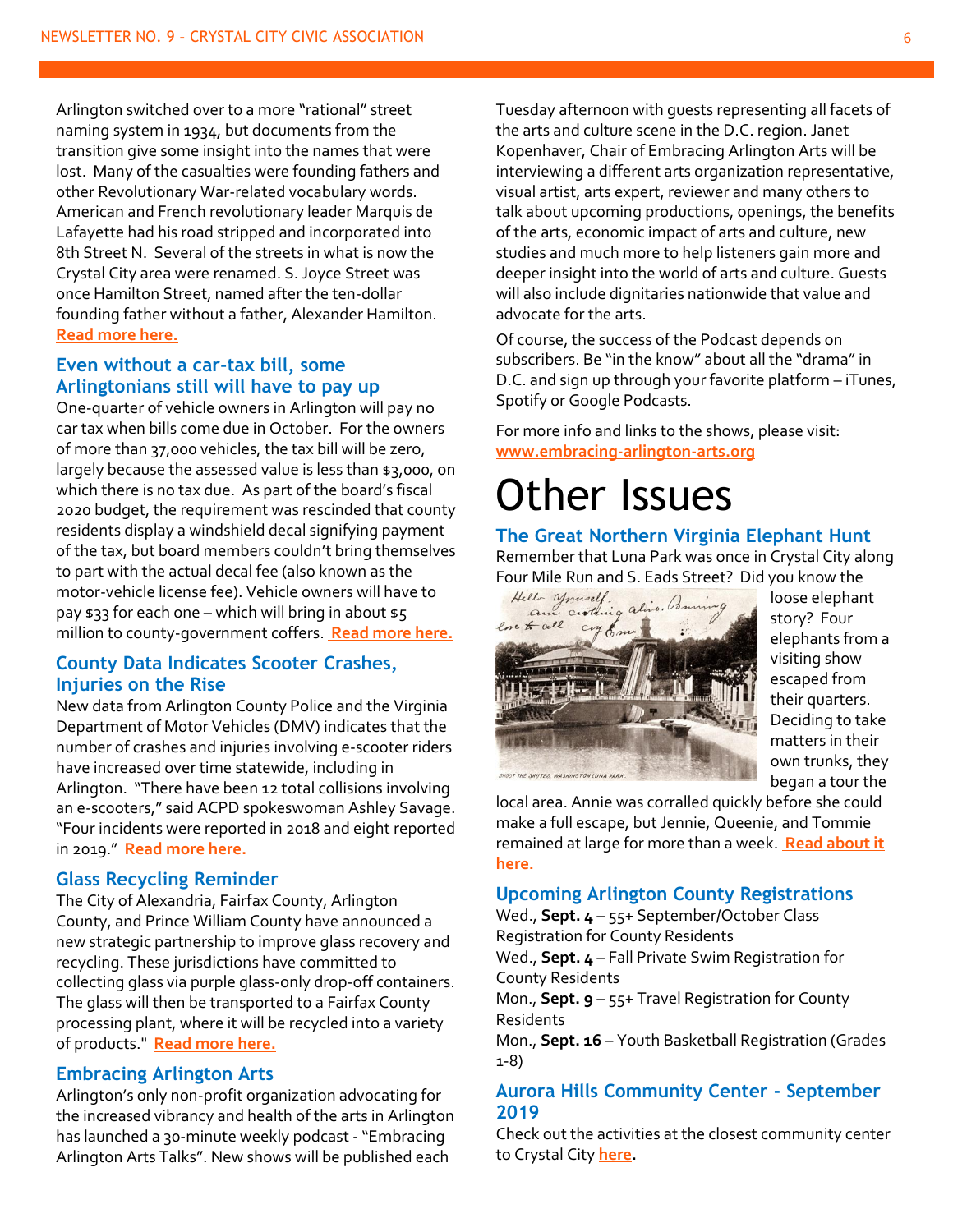#### **Aurora Hills Senior Center News**

**PICNIC**: The Advisory Committee of the Aurora Hills Senior Center is sponsoring a FREE 55+ Indoor Picnic and Activity Showcase on **Friday September 27** from 11:30 AM to 2:00 PM. We'll not only have your favorite (cold) picnic fixings but games and door prizes as well. BEST OF ALL, 55+ members are encouraged to bring along a 55+ friend who is not a member but is curious about activities at the Center. Your friend can check out the showcase of Center activities and sign up for October's Sneak Peek of Aurora Hills programs (during which nonmembers who sign up will be able to attend up to 3 October programs without paying the membership fee) which will make them eligible to win a free one-year 55+ membership. And if they win, the 55+ member who brought them will get a prize too! **Sign up for the picnic by September 23.** Contact Lila Paig with any questions at 703-228-5722 or **[lpaig@arlingtonva.us.](mailto:lpaig@arlingtonva.us)** This is a wonderful opportunity to increase awareness of this great amenity in our community.

**OCTOBER SNEAK PEEK**: Always wondered what was going on at the Aurora Hills Senior Center but not sure about joining? Then our October Sneak Peek was made just for you. If you are 55+ and want to check out the Center's Programs, then just stop by the Center during the month of September (Monday/Wednesday/Friday from 10 to 3) and sign-up for a free punch pass which will allow you to attend up to 3 October programs (excluding yoga) at the Aurora Hills Senior Center without paying the membership fee. We're confident you'll be hooked and want to come back for more!

#### <span id="page-6-0"></span>**Construction of Protective Barrier Wall at North End of Airport Terminal C**

On or about Monday, August 19, construction of a protective barrier wall will begin at the north end of Terminal C. Passenger flow will be maintained through the area. Starbucks will operate with modified hours, 8:00 a.m. to 9:00 p.m., until the wall is fully constructed. Building the glass barrier wall will protect passengers from outside elements during the construction of a connector hall leading to the new 14-gate concourse. Construction of the protective barrier wall will take several weeks. After the wall is built, it will remain in place until the new concourse is completed.

#### <span id="page-6-1"></span>**Bank in Terminal B to Close**

Beginning on or about Wednesday, August 7, a pair of elevators connecting the Ticketing/Check-In, Concourse/Gates and Baggage Claim levels in Terminal B will close for construction. Passengers can use two other sets of elevators in Terminals B/C and C. The closed elevator bank is marked in red. The other

available elevator banks connecting all three levels are marked in green. Additionally, escalators are available



Temporary walls and signage will block access to the closed elevators. The elevator bank will remain closed until construction is finished. The closure is to facilitate the reconfiguration of National Hall as part of Project Journey.

#### <span id="page-6-2"></span>**Update on Helicopter Noise**

The Government Accountability Office — at the request of several lawmakers in the Washington region — said it would study the effect of helicopter noise on residents in the region. That study is expected to begin this fall. In June the House of Representatives passed an amendment directing the Federal Aviation Administration to prioritize combating airplane and helicopter noise. The measure was sponsored by Del. Eleanor Holmes Norton (D-D.C.), who co-chairs the Quiet Skies Caucus, a group of lawmakers who represent districts dealing with issues related to aircraft noise. In July the House of Representatives adopted a set of amendments to H.R. 2500, the National Defense Authorization Act, including two offered by Rep. Don Beyer (D-VA) and Congresswoman Eleanor Holmes Norton (D-DC) which would address helicopter noise in the National Capital Region.

- Beyer (D-VA), Norton (D-DC) Amendment No. 69 Requires DoD to fulfill one of the recommendations of its 2018 report entitled "Report on the Effects of Military Helicopter Noise on National Capital Region Communities" by establishing a noise inquiry website to track and analyze complaints.
- Beyer (D-VA), Norton (D-DC) Amendment No. 70 Requires DoD to submit a report to Congress on the frequency of helicopters used for executive travel in the National Capital Region.

#### **The Connection Library**

For events at the Pop Up Library, see the **[calendar page.](http://library.arlingtonva.us/calendar/?event_branch=Connection%3A+Crystal+City)**

#### <span id="page-6-3"></span>**Crystal City BID Updates**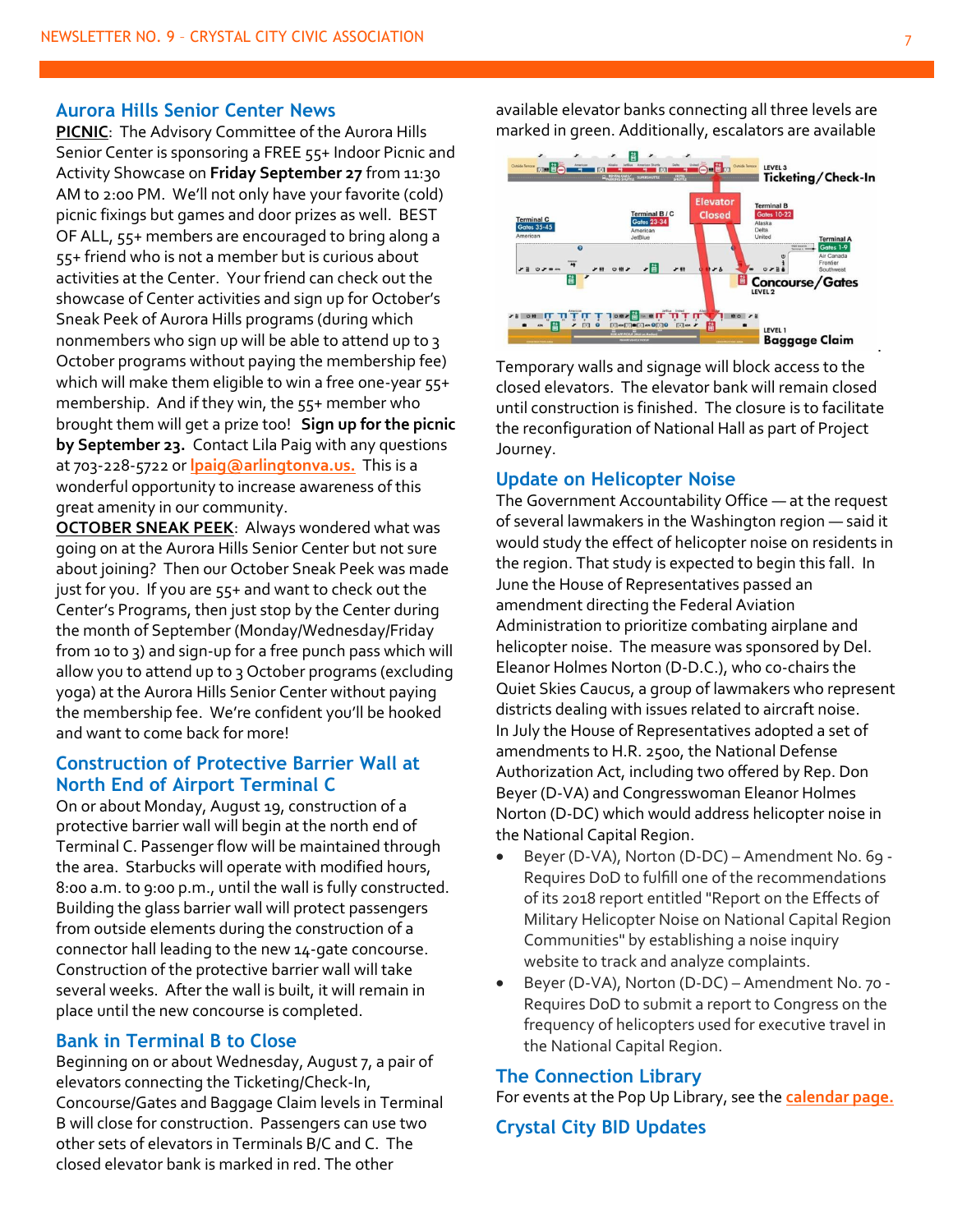You can **[subscribe to our newsletter](https://www.crystalcity.org/subscribe) ,** follow us on [twitter](http://sg.geomailer.net/wf/click?upn=Vq-2BQveWjclNF-2BKWuDWwBHzxB2pFfrXszDPfYMvvWM-2Fo-3D_zb1QXmC-2FYFlCc5N0qvmxlcutV0U4XTkGEX-2F6dYUcpcskbBHlVPpFL42WURR7ItJODzR9ZhJ5G3OZNqrZGLqchZ-2Bv822rykBoF4wKqwMIm6V1F-2B08Am-2F4tKn-2Fz1S1wiM3e2iLr1xAKmYRFvskoZnBQpSiyd6DmPxZQTBhqj3DmlfpVxTWdMVhkVZKMQAJdqFx0YSk924-2BFNeVOutf-2BBI4aDlPW-2F2susSPDMGTYLa7xZ-2F-2B1dQq22w6EhNi6aEaRTbzfK0JFYrdiKegBlFDdz2PT1m1oNsVGDr-2Fpv-2BGsDJjVHQ-3D) or instagram@ccbid), and Like Us on **[Facebook](http://sg.geomailer.net/wf/click?upn=zOwe-2FII-2FqKYuL3cnbEEfYsTP-2FkLd-2BCGcwKgCdHb5rA2bC-2FkpzKFEePrBOFm5fmuL_zb1QXmC-2FYFlCc5N0qvmxlcutV0U4XTkGEX-2F6dYUcpcskbBHlVPpFL42WURR7ItJODzR9ZhJ5G3OZNqrZGLqchZ-2Bv822rykBoF4wKqwMIm6V1F-2B08Am-2F4tKn-2Fz1S1wiM3vdZyqYCp33rGxeeOJgO-2F1660UmDaDGY8gHdsP9baDPwIYG-2BdqrLVfsTnu7-2BnhgLfibx22-2B8F5fmw3M9rHU6Gp84EQAS51huZ3WdvctHP0scQWImru93Eb-2FwPhtJ9xE7gdLrhr5osFx62e4TuiYSJGTcSwOWGlAorD82kdzRVPKc-3D)** for the most current information.

#### <span id="page-7-0"></span>**Food Truck Thursdays has a new second location!**

The Crystal City BID is excited to announce that we have have added a second location starting in September! Your lunchtime food fix is right around the corner and the most exciting food adventures away you! **[Airport](https://goo.gl/maps/JsAe8uzVQSse9iZM9)**  [Plaza II](https://goo.gl/maps/JsAe8uzVQSse9iZM9)<sub></sub> (2611 Richmond Hwy) Dates: Thursdays, September 5 - October 31, 11 a.m. - 2 p.m. This new location is perfect for anyone who lives or works on the southern end of Crystal City or in Potomac Yard - Arlington! Sign up on **[www.curbsidekitchen.com](www.curbsidekitchen.com%20)** you will receive weekly reminders of food truck schedules and menus. Sign up today!

\*\*Please note, this is NOT replacing the existing Food Truck Thursday location at the plaza and lot at 220 20th Street S.

#### <span id="page-7-1"></span>**Crystal City Oktoberfest**

**[Crystal City Oktoberfes](http://sg.geomailer.net/wf/click?upn=IqkZfFt1ImzF-2FOxV8Q1FTFbkrGXmiY2I3c4avROIRM5GPaj6xar55JR6yLX-2FWFCS0-2FsV-2Fe3a61KLYOCi2XZs4fKCkFvPmwIPrmfHIk2yazsAsJgfcID7rcLo5z4TP5XN_SMt1z8NO9Cbq-2FWZSdy8k41GxtljtCR0BTTh9BJnmgTegUsqoBh5jbml9o4WeoQXYvXEqGcrvj6KIYVCVOoqQTTPehDpTrwi7rYExqGfplN2FQcW6Qkmq-2FvyhI-2BPgVpK63SuWRiCFagL2lcUuz5ol1huOOaLbG585YSf29Lt8E8nRoaYsccPTCzXjAAkIuw6XqvF73wPzAUv5pPQ4w7-2F0c24beYw9hGhrr2O7B4zoEZYt6iN7HeAPNQywZHgjNyamghGeU-2FmIkXIHmx1GEUeIm6LhFWP47YyhXddgGwcyO5s-3D)t** is back for its second year with a new and improved format! Hosted by the Crystal City Business Improvement District, in partnership with New District Brewing, this year's event will feature a selection of local beers, live entertainment, and a variety of food trucks and vendors serving traditional German fare.

Thanks to New District Brewing, this year's Oktoberfest will include custom -made beers brewed specifically for the event. In addition to the four custom brews – available only during Crystal City Oktoberfest – each participating brewery will have their most popular regular offerings available for attendees to enjoy.

Ticket holders will receive a full -sized custom mug and drink tickets redeemable for all four exclusive beers. VIP tickets will include early admission and additional drink tickets. As an added incentive, the BID has partnered with Nift to give each ticket buyer a \$30 Nift gift to another local business!

#### **Tickets are [on sale now!](http://sg.geomailer.net/wf/click?upn=IqkZfFt1ImzF-2FOxV8Q1FTFbkrGXmiY2I3c4avROIRM5GPaj6xar55JR6yLX-2FWFCS0-2FsV-2Fe3a61KLYOCi2XZs4fKCkFvPmwIPrmfHIk2yazsAsJgfcID7rcLo5z4TP5XN_SMt1z8NO9Cbq-2FWZSdy8k41GxtljtCR0BTTh9BJnmgTegUsqoBh5jbml9o4WeoQXYvXEqGcrvj6KIYVCVOoqQTTPehDpTrwi7rYExqGfplN2FQcW6Qkmq-2FvyhI-2BPgVpK63SuWRiCFagL2lcUuz5ol1l5yVolRfInQAyxJbgj1c1b2ArJA3M6hSCOUV965w3m5aYlHFDP1e0VEUkQToDHRwv7pbZ2DYcaM9eZlA-2ByIO43iqxEbVcQ-2FudeqodAitNpp1TAev0QCmhVnXvgrp8zLV9fA2lRVYdzw8XxF20qWY64-3D)**

#### <span id="page-7-2"></span>**Lecture: The Civil War Defenses of Washington**

Monday, **September 9**, 3:00 –4:30 p.m. Auditorium, Arlington Central Library National Park Service Ranger Steve Phan will talk on the fortifications built to defend Washington, D.C., during the Civil War, 1961 -1865. Co -sponsored by the Arlington Public Library and Encore Learning.